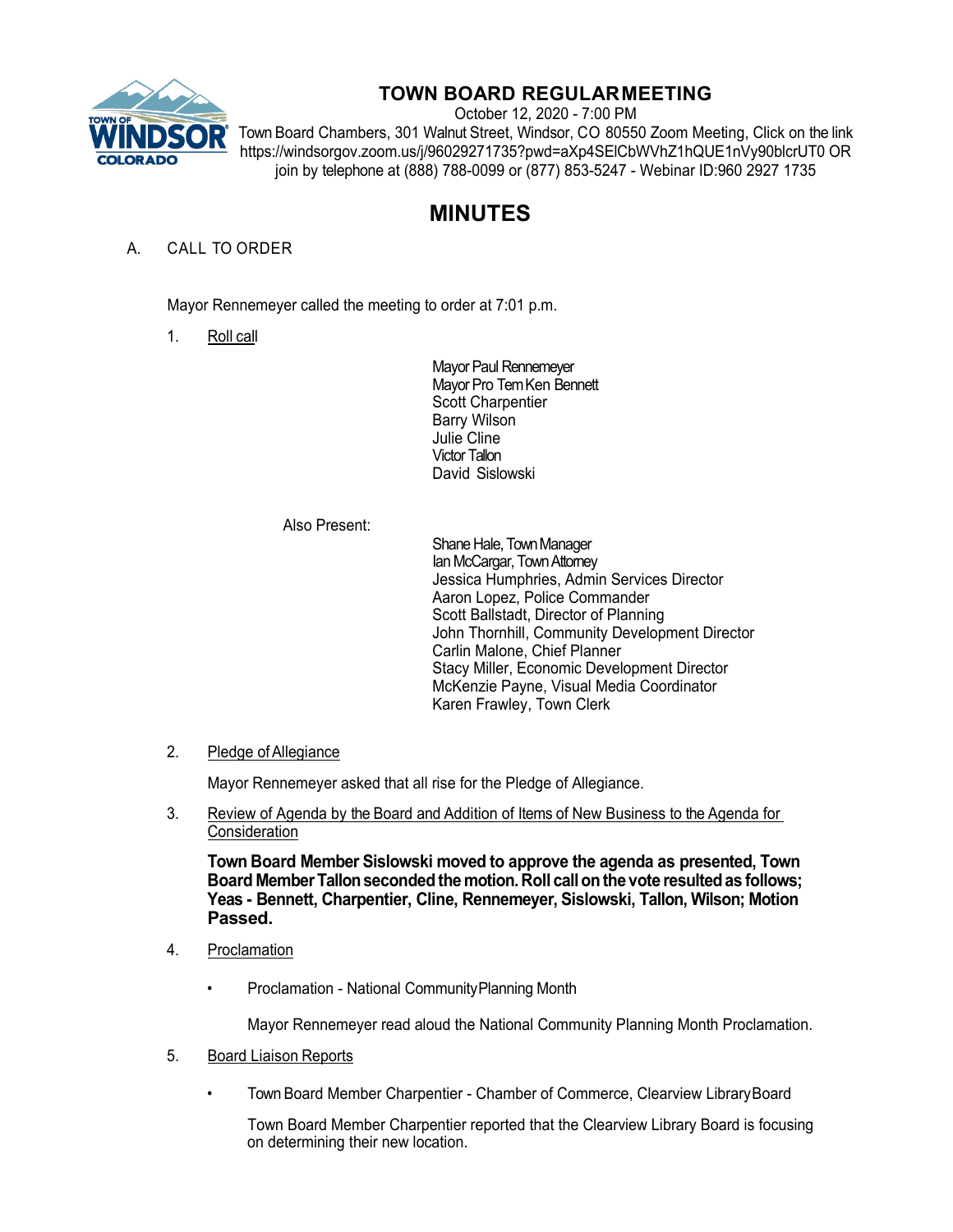Town Board Member Charpentier reported that the Chamber of Commerce will meet on Thursday morning.

• Town Board Member Wilson - Planning Commission, Larimer County Behavioral Health Policy Council

Town Board Member Wilson reported that the Planning Commission met on October 7th regarding three items that will be coming before the Town Board.

Town Board Member Wilson reported that the Larimer County Behavioral Health Policy Council met on Monday, October 5th. There is a new advisory committee called the Consumer Advisory Committee comprised of service consumers who give feedback regarding the ease/difficulty in which to gain needed services in today's current environment. The annual report was discussed as well as the 2020 year in review. In December, there will be a groundbreaking for the new facility; once there is a confirmed date, itwill be passed on.

• Mayor Pro Tem Bennett - Water and Sewer Board, 34, 74 and I-25 Coalition's

Mayor Pro Tem Bennett reported that the Water and Sewer Board will meet this Wednesday morning with two key items on the agenda. There will be a presentation and request for recommendation regarding a power sewer lift process for the commercial properties on Village East First Filing. There will also be some updated information on the MS4 permit process.

Mayor Pro Tem Bennett reported that the 34 Coalition did not meet this month, but have scheduled to meet the first Thursday in November.

Mayor Pro Tem Bennett reported that there is quite a bit of progress going on in the I-25 Corridor.

• Town Board Member Cline – Tree Board, Poudre River Trail Corridor Authority, Historic Preservation Commission

Town Board Member Cline reported that there is no report from the Tree Board as they have not met since the last meeting.

Town Board Member Cline reported that Historic Preservation Commission will be meeting this Wednesday and will have an update at the next meeting.

Town Board Member Cline reported that the Poudre River Trail Corridor Authority has begun meeting twice a month and has established various subcommittees. At the last meeting, an additional board member was confirmed for the City of Greeley; the Town of Windsor appointee is still being processed. The Authority is looking at possibly changing their name and removing the word "Trail" from the name. There is a full-time employee who works for the Poudre River Trail; the Authority has been reviewing the job description to see if the role needs to be revised. The Authority will be reviewing the financial updates and begin having quarterlyreports.

• Town Board Member Tallon - Parks, Recreation and Culture Advisory Board, Great Western TrailAuthority

Town Board Member Tallon reported that the Parks, Recreation, and Cultural Board met last week and reviewed next year's budget and discussed options for the Poudre River.

• Town Board Member Sislowski - Windsor Housing Authority, Windsor Severance Fire **District** 

Town Board Member Sislowski reported that the Housing Authority will be meeting on the 20th of this month so there is no report since the last meeting.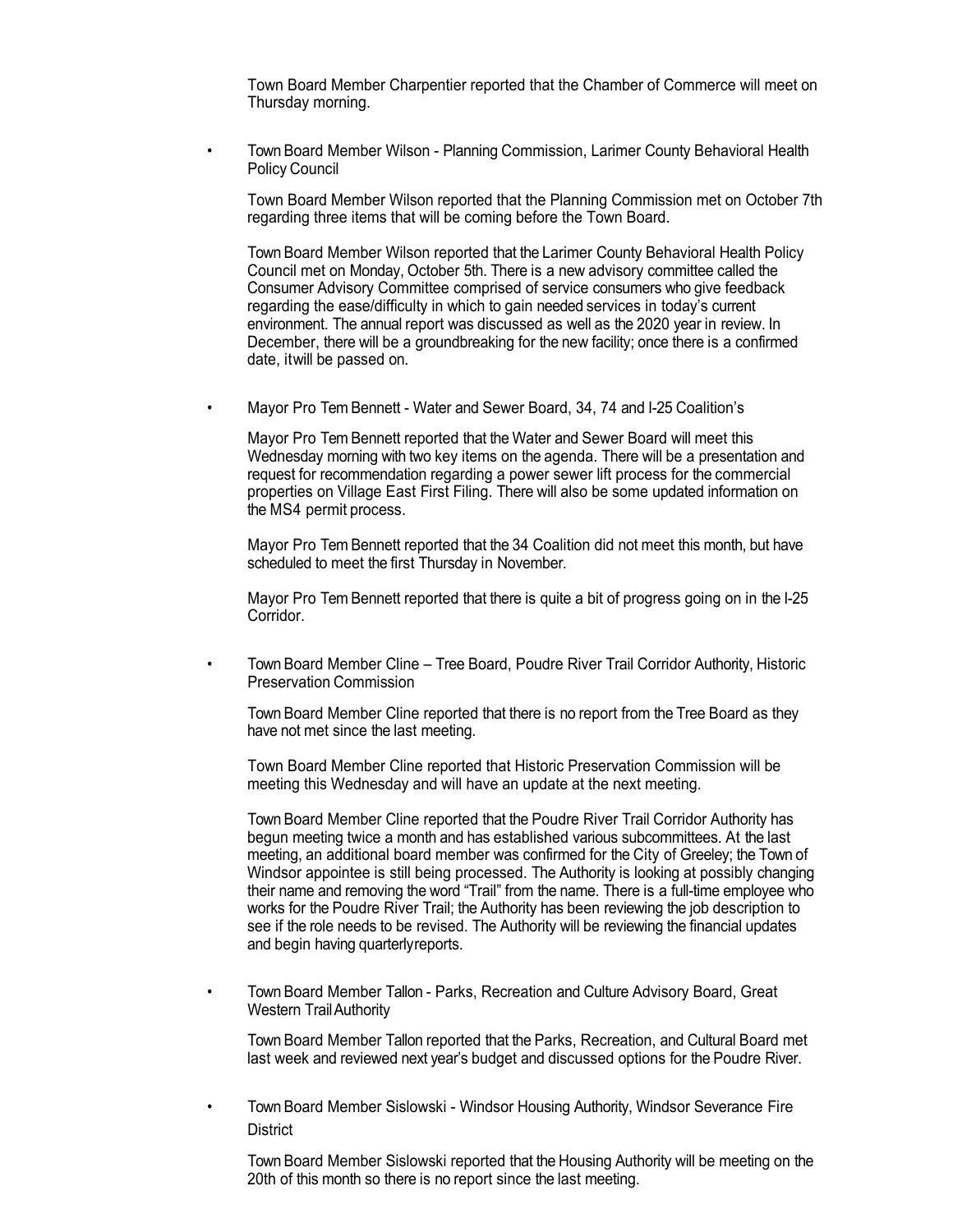Town Board Member Sislowski reported that the Windsor Severance Fire District did meet on October 8th. The current staffing at the Windsor Severance Fire District is seventy total staff members. Of that, forty-nine are full-time, ten are part-time, and eleven are volunteers. The year to date incident report shows one thousand nine hundred and ninety- three incident call outs. The District did look at their financial report for all of Q3 plus August and September and showed revenues a little bit behind because of the delay in the oil and gas collections. The District did respond by sending crews and equipment to the Cameron Peak Fire.

• Mayor Rennemeyer - Downtown Development Authority, North Front RangeMPO

Mayor Rennemeyer reported that the Downtown Development Authority has not had a meeting since the last Board meeting. Matt Ashby, the Director of the DDA is sending out a weekly update to the DDA Board members which is being forwarded to the Town Board monthly.

Mayor Rennemeyer reported that the North Front Range MPO had their meeting on the 1st of October; there was a presentation from The Regional Air Quality Council. An executive session is scheduled at the November meeting regarding the Executive Director's contract for 2021.

#### 6. Public Invited to be Heard

Mayor Rennemeyer opened the meeting up for public comment, to which there was none.

#### B. CONSENT CALENDAR

- 1. Minutes of the September 14, 2020 Regular Town Board Meeting K. Frawley, Town Clerk
- 2. Minutes of the September 21, 2020 Town Board Special Meeting K. Frawley, Town Clerk
- 3. Minutes of the September 28, 2020 Town Board Regular Meeting K. Frawley, Town Clerk
- 4. Report of Bills September2020
- 5. Resolution No 2020-77 A Resolution Approving an Intergovernmental Agreement Between the Town of Windsor and The Windsor-Severance Fire Rescue District Regarding Shared Geographic Information System (GIS) Data and Services, and Authorizing the Town Manager to Execute Same - J. Humphries, Administrative Services Director

The Town was approached by the Windsor-Severance Fire Rescue (WSFR) for the purposes of sharing GIS data for use in their new pre-planning software for operational awareness called FirstDue. The FirstDue platform compiles information such as structural information, addresses, water system information, shutoff locations, etc. from multiple sources such as the Assessor, Building Departments, and local municipalities and presents that information in a succinct application that helps emergency services to quickly gain operational awareness before arriving at any given scene. FirstDue is a GIS-centric application that relies on GIS data from these various sources.

Windsor-Severance Fire Rescue has identified the Town as one of these sources and has requested that the town share the following GIS data in support of this venture:

- GIS Address Points list that can be linked with the county/local assessor data using a unique key like PINs (Parcel Identification Numbers), AIN (Assessor Identification Numbers), or another internal key. It is also very helpful if this list contains address components, units, zip code, and city.
- Parcel layer
- Shapefile of their Fire Protection District.
- Hydrant data (Rest Service, Feature Layer, Shapefile, Geodatabase or CSV)
- Any Rest Service Layers. Examples include:
	- · ArcGIS Imagery or Basemaps (Optional)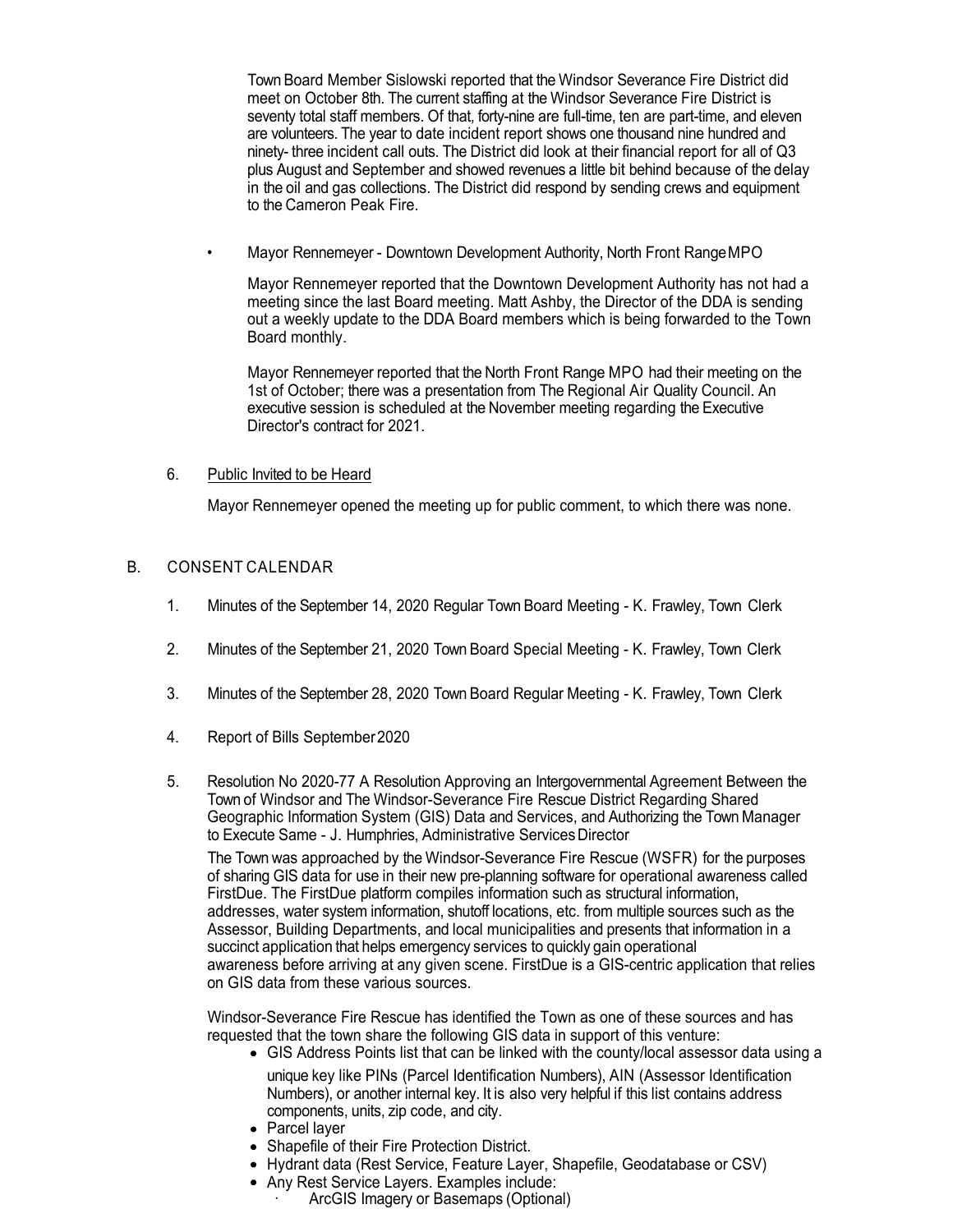- Flood Plain layers
- · Utility layers<br>· Fire Station
- **Fire Station Districts**

The WSFR Board will be presented this IGA on the October 8<sup>th</sup> meeting by District staff. It is anticipated to be approved with no changes.

**TownBoard MemberTallonmovedtoapprove the consent calendaras presented, TownBoard MemberWilsonsecondedthe motion.Roll callon the vote resultedas follows; Yeas - Bennett, Charpentier, Cline, Rennemeyer, Sislowski, Tallon, Wilson; MotionPassed.**

#### C. BOARD ACTION

1. Public Hearing - Conditional Use Grant (CUG) for a Temporary Modular Classroom - Water Valley South 6th Filing Lot 2 - Joe Luethmers, Timberline Windsor Church,Applicant Please see attached memorandum.

#### **TownBoardMemberSislowskimovedtoopenthepublichearing,MayorProTem Bennett secondedthemotion.Roll callon the vote resultedas follows; Yeas- Bennett, Charpentier,Cline,Rennemeyer,Sislowski,Tallon,Wilson;MotionPassed.**

Town Board Member Wilson stated "Mr. Mayor, in my capacity as the Town Board Liaison to the Planning Commission, that my participation in the Planning Commission proceedings have no way influenced me in my capacity as a Town Board Member. I will make her decision and cast my vote as a Town Board Member based solely on the evidence presented during this public hearing."

Per Ms. Malone, this item is for a Conditional Use Grant to allow for a temporary modular classroom at Timberline Windsor Church. This was previously approved in 2017 by the Town Board for a period of three years. This request has since expired and the applicant is asking to renew this request for another three years. On October 7, 2020, the Planning Commission forwarded a recommendation of approval to the Town Board of the Conditional Use Grant application, as presented, for a period of three years from the approval date.

Town Board Member Sislowski stated that in the application, it shows the need would be for one to two years and asked applicant Luethmers if there is going to be a permanent solution at the end of the three years. Mr. Luethmers stated that they hope to have a new facility on their new property.

**MayorProTemBennettmovedtoclosethepublichearing,TownBoardMember Tallonsecondedthe motion.Roll callon the vote resultedas follows; Yeas- Bennett, Charpentier,Cline,Rennemeyer,Sislowski,Tallon,Wilson;MotionPassed.**

2. Conditional Use Grant (CUG) for a Temporary Modular Classroom - Water Valley South 6th Filing Lot 2 - Joe Luethmers, Timberline Windsor Church,Applicant Please refer to public hearing item (C.1) memorandum, exhibit, and presentation.

**Town Board Member Tallon moved to approve the Conditional Use Grant for a temporarymodularclassroom,TownBoard MemberSislowskisecondedthemotion. Rollcallonthevoteresultedasfollows;Yeas-Bennett,Charpentier,Cline, Rennemeyer,Sislowski,Tallon,Wilson; MotionPassed.**

3. Consideration of Resolution 2020-76, A Resolution Approving and Adopting the October 12, 2020 Intergovernmental Agreement between the Town of Windsor and Larimer County with respect to COVID-19 Testing Services

Larimer County has been working with the State of Colorado/CDPHE to allow CSU to conduct local COVID-19 testing as the turnaround from the state has been slow. While the state has been supportive of this direction, the feedback that Larimer County received is that the State didn't have the money to pay the full cost of each test (\$100), and has asked Larimer County to split the cost 50/50. The idea right now is that the municipalities will contribute towards the testing with CARES Act money based on a pro rata/population share, and then the County will be responsible for continued funding into 2021 as the CARES dollars will be gone.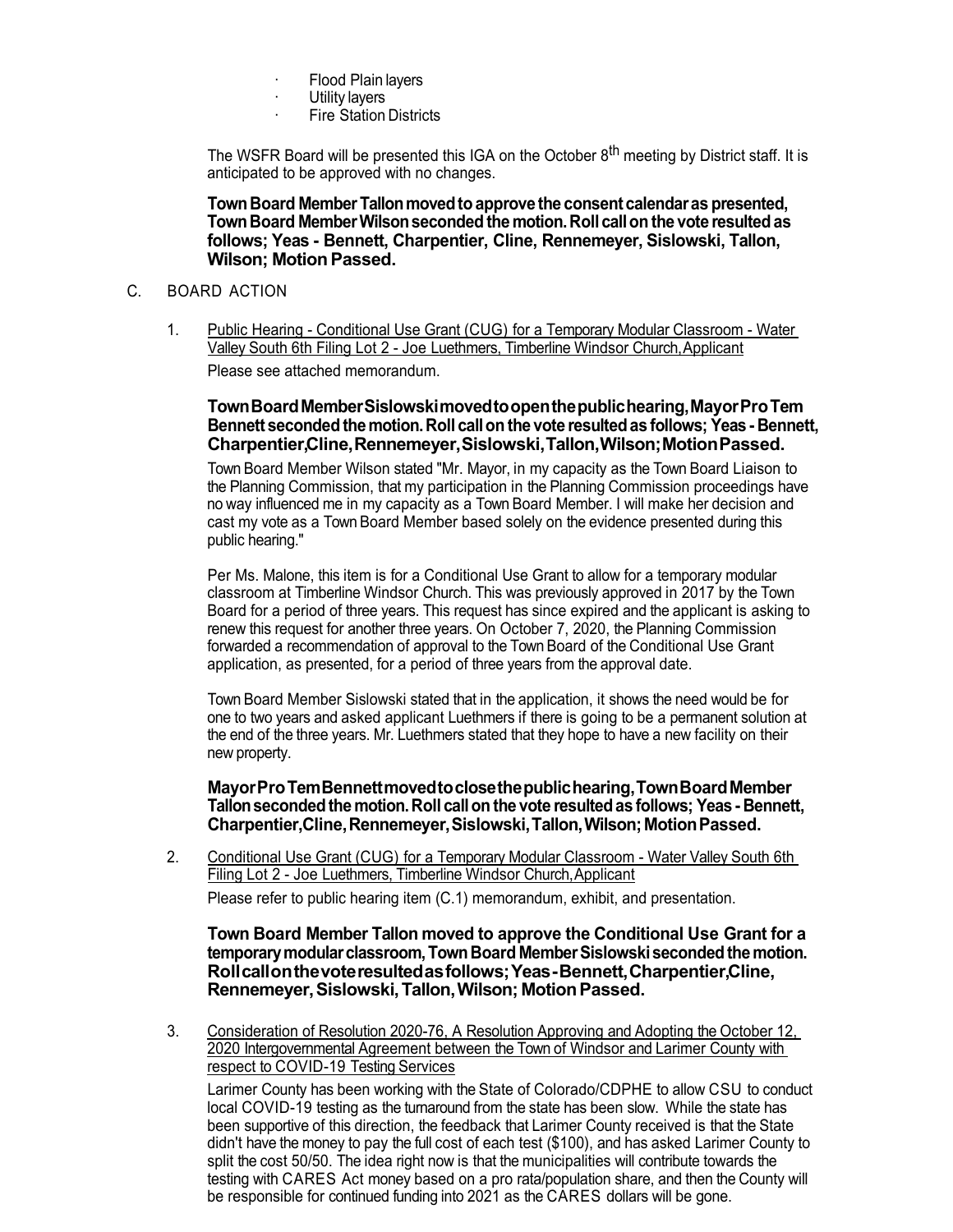Per Mr. Hale, the Town received \$405,000 for the Larimer County portion of the CARES Act funding with our share of this program being around \$13,000.00. Staff recommends that the Board approve Resolution 2020-76.

Town Board Member Sislowski asked if this is a potentially reimbursable CARES Act expense. Mr. Hale stated that he believes the Town will receive the entire \$13,000.00 back. Town Board Member Sislowski asked for clarification on who Larimer County is testing with this money and the cost per the Town is paying per test? Mr. Hale responded that it is for all Larimer County residents to be tested; the tests go to the CSU lab. Town Board Member Sislowski asked whether anybody who wanted to be tested, could potentially go and be tested. Mr. Hale responded that he believes that anybody who would be tested at a State lab would be eligible to go to a Larimer County lab.

#### **TownBoard MemberWilsonmovedtoapprove Resolution No. 2020-76as presented, TownBoardMemberTallonsecondedthemotion.Rollcallonthevoteresultedas follows;Yeas-Bennett,Charpentier,Cline,Rennemeyer,Sislowski,Tallon, Wilson; Motion Passed.**

4. Resolution 2020-78 - A Resolution Objecting to Abandonment of Planning Efforts for the "O Street Connection" between U.S. 85 and I-25

As can be seen in the attached history of O Street efforts document (prepared by City of Greeley staff), Weld County, Greeley and Windsor had the foresight to identify and begin planning for the O Street corridor dating back to studies beginning in the early 2000s. The Crossroads/O Street Extension Study was completed in 2005 and the O Street Arterial Corridor Study, initiated by Weld County, was completed in 2008.

As stated in Weld County's Resolution Accepting the O Street Arterial Corridor Study (attached), "accepting this recommendation will allow Weld County and/or affected municipalities to preserve needed rights-of-way for the recommended arterial so as to allow construction when the optimal alignment is needed, and allows for implementation in an orderly fashion with the goal of minimizing impacts to adjacent properties in the future."

Based upon the preferred O Street route identified in the 2008 study, Weld County, Greeley and Windsor have been planning and acquiring or reserving rights-of-way for more than a decade, and capital investments have been made to incrementally improve the O Street corridor. The O Street corridor has been included in all of Windsor's adopted Comprehensive Plans and Transportation Master Plans since 2006.

In 2017, Weld County and Great Western Industrial Park (GWIP) partnered with the Town in a successful grant application for \$200,000 in Energy and Mineral Impact Assistance Program funding through the Department of Local Affairs for a total project estimated at \$428,500. The project funded preparation of initial designs through the GWIP. Windsor subsequently acquired right-of-way through much of the property as part of recent annexations and as development in the area continues, plans to finalize designs for O Street. Windsor currently has 60% plans from SH 257 to WCR 23 and are awaiting public/private opportunities with adjacent development to continue forward.

The O Street corridor is the only alternative truck route between US 34 and SH 392, and if it is removed from plans, it will only increase the reliance on those existing corridors and exacerbate future traffic issues, including continued truck traffic through downtown Windsor. It is not a multiyear project, but rather a multi-decade project, and requires all of the jurisdictions to stay the course. The key today is to continue preserving the corridor right-of-way so that future generations have the ability to build on the planning and investment that has gone into the corridor to date. Although O Street would likely be constructed by the municipalities, it is imperative that Weld County include the corridor in their long-range plans so that Greeley and Windsor have some assurance that their respective investments are not in vain.

Years of planning and investment should not be thrown away over details that can be easily addressed. Concerns such as nuisance lighting over the road and traffic may warrant further study, but they should not be used as a basis to simply dismiss the sound planning to date and the regional benefit that the O Street connection would provide.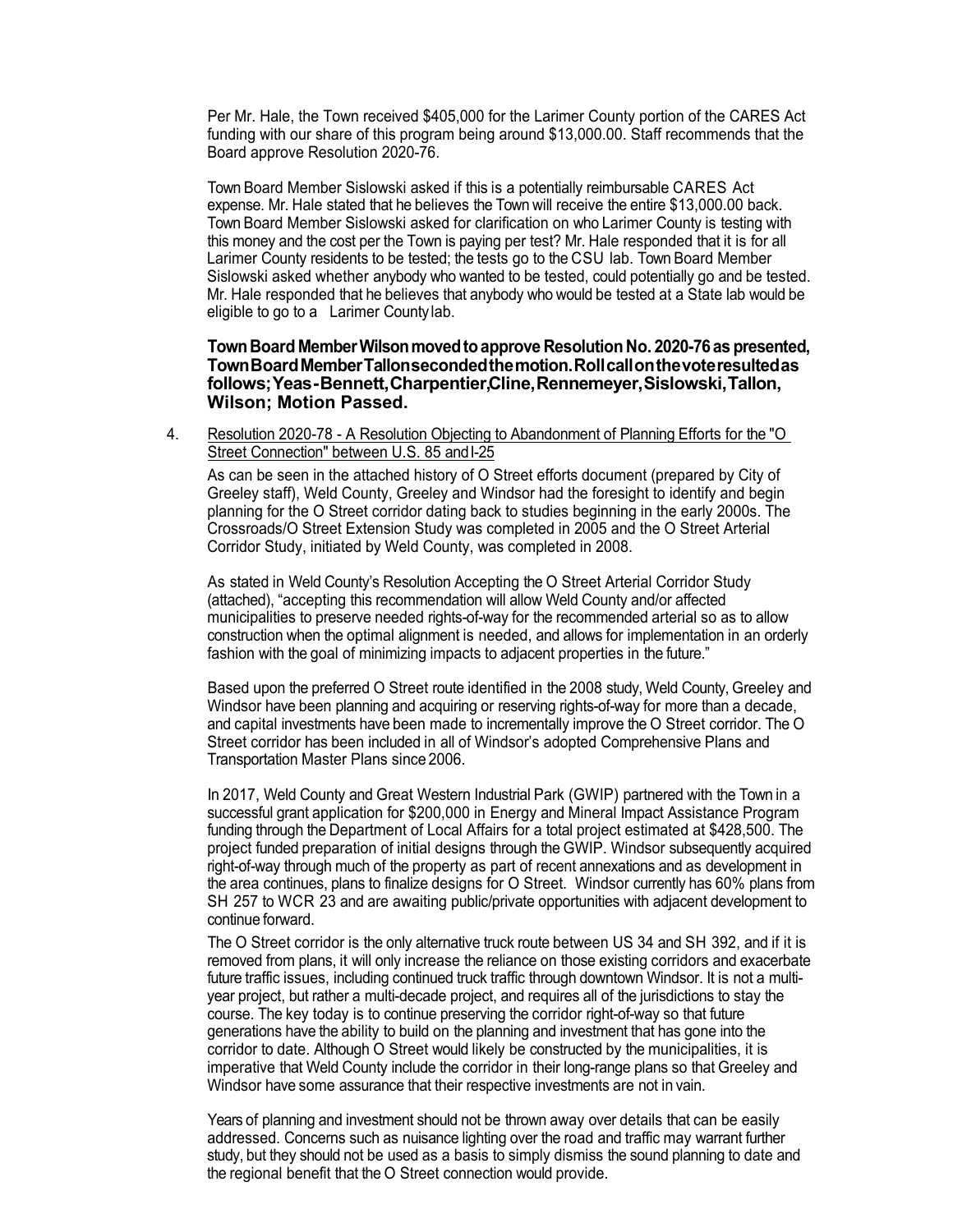Therefore, staff recommends that Town Board approve Resolution 2020-78 urging the Weld County Board of Commissioners to continue its ongoing partnership with Windsor and Greeley and continue to include the O Street regional connection on the County's Functional Classification map, and continue to preserve right-of-way for the corridor as development in the area occurs.

Per Mr. Ballstadt, Windsor, Greeley, and Weld County all have been partners in the O Street Corridor since the early 2000's. Identifying an East/West Corridor between I-25 ad US-85 as being one of the last opportunities to relieve some of the congestion on State Highway 392 and US-34. A study that was completed identified a potential route which represents the last good alternate between Highway 392 and US-34. Now, the Weld County Commissioners are considering undoing previous work by removing the road from their transportation map. Staff has spoken with Weld County, as well as Greeley staff. Staff is all on the same page that this road is still as important as it ever has been and that it remain in everyone's long range plans. Therefore, staff recommends the Town Board approve the Resolution as a message that O Street remains a critical regional connection that should be preserved and removal of the connection from long range transportation plans would be a mistake.

Town Board Member Sislowski stated that in the presentation, it was stated that O Street was set to be an alternative to what we have today, but does not remember that discussion. If he knew that O Street was going to become a route to relieve truck traffic on Main Street, he would be supportive. Mr. Ballstadt stated that the study reviewed the potential deflection of 392 down to Crossroads Blvd.; that deflection would not serve the purpose that was intended going into the study of reducing truck traffic in downtown Windsor. The study does, however, reinforce the existing O Street Corridor that has been in the plans for the last fifteen years which would substantially relieve traffic on 392 and would serve as an alternative corridor for truck traffic. Town Board Member Sislowski stated that if in fact O Street was the solution for us, it would be great and makes sense. Town Board Member Sislowski stated that his concern is regarding the reasoning behind the Board of County Commissioners determining that this may not be a good idea. He stated that it feels that going forward with a decision may be premature without knowing the rationale or reason the Commissioners are against it and that they may have a very good reason. If the Board adopts this resolution and comes forward publicly, after which the Commissioners give their sound reasoning, the Board is going to look foolish. Town Board Member Sislowski stated that he just doesn't have enough understanding behind why Weld County would be taking it out when they have invested just as much in the study, and feels that this is being brought to the Board a little prematurely.

Mayor Pro Tem Bennett asked if staff was notified by Weld County as to when they were contemplating removing O Street from their transportation Master Plan. Mr. Ballstadt stated that staff had a virtual meeting with Weld County Public Works Transportation Planning staff about a month and a half ago. At that time, it wasn't brought up about removing it. Staff followed- up by email the following week and asked what the intentions with the Western portion of O Street and didn't receive a response back for a couple of weeks. It was about two and a half weeks ago that staff followed-up a third time and received word that the Commissioners had recently had some work sessions and during those meetings decided to remove that portion of O Street from their plan. Mayor Pro Tem Bennett asked for clarification reiterating that after fifteen years of working together and over \$600,00.00 of Windsor money, no notification was given from Weld County that they were considering removing O Street connection from their transportation master plan? Mr. Ballstadt stated that was correct. Mayor Pro Tem Bennett asked if Weld County had provided any reasoning as to why they might be considering removing O Street. Mr. Ballstadt stated that there was nothing that he could share as an official conversation from Weld County. Mayor Pro Tem stated that he has been told that CDOT informed Greeley they would not do any enhancements to the O Street connection at 85, but does not know if that is accurate as it did not come from CDOT. For the last several months, he has had indications that something was going on with OStreet.

Town Board Member Sislowski asked what percentage, if plans are drawn out with the O Street Connector, is in Weld County versus Greeley or Windsor? Mr. Ballstadt responded that there are small segments that are part of the County. The real risk of removing this from the map is once the County approves development in between, Windsor and Greeley will not be able to make the connection. This is very similar to the lost opportunities if we wanted to implement a bypass around downtown. Town Board Member Sislowski stated that he understands that the Board of County Commissioners also approved for an agriculture heritage overlay in a lot of the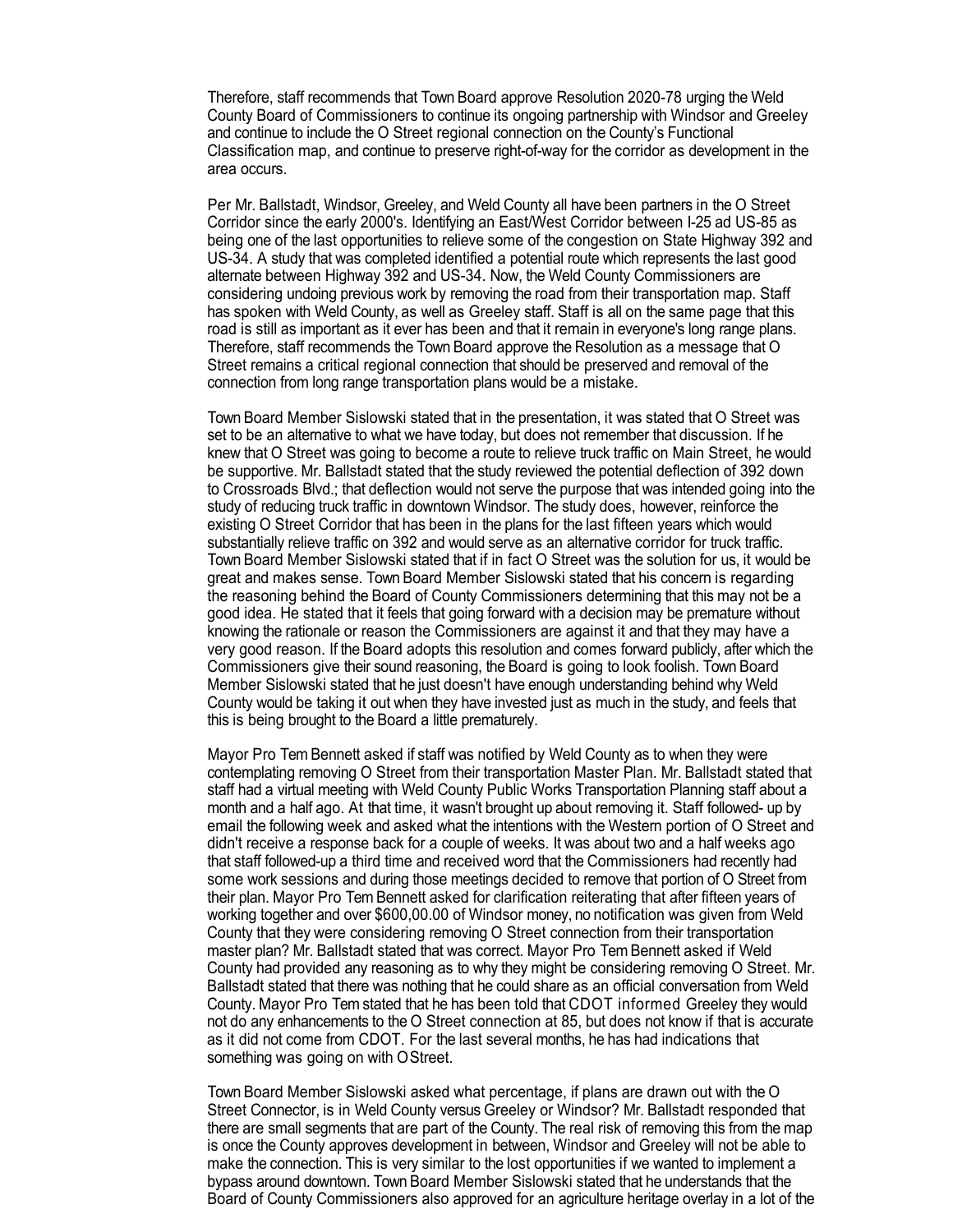property where O Street was going to go, that creates it almost as a historic district, thereby restricting development or improvements hethinks.

Mayor Pro Tem Bennett stated that he hasn't heard anything official, but that there is some rumors about an industrial park going North of the learning center. However, he again reiterated, that it is all hearsay and nothing official. Mayor Pro Tem Bennett stated that he is more than willing to go speak at the next County Commissioner meeting depending on what the Town Board feels. The fact that they have discredited fifteen years and hundreds of thousands of dollars without notification to the Town is problematic. If it is their decision to remove O Street, then what comes next as the need is still there? If they remove that portion of the O street connector, the Town has a right to know what the plan is and what their commitment is to a new plan.

Mayor Rennemeyer stated that he was highly disappointed in this when he heard about it. What is very disheartening which the whole board needs to understand is that as soon as Weld County takes O Street out of their transportation master plan, they can very quickly remove all of the easements that were granted to these properties - basically completely nullifying and voiding the whole project. It is a very quick dissolvement of the whole project; Windsor alone has more than \$600,000.00 invested in this project. Mayor Rennemeyer stated that he is highly disappointed and is willing to go with Mayor Pro Tem Bennett to the Board of County Commissioners meeting next Monday to get further clarification from them.

Town Board Member Wilson stated that he agrees with what Mayor Rennemeyer and Mayor Pro Tem Bennett said and that the whole lack of communication is troubling. Town Board Member Wilson stated that he feels disrespected as a Board and as a Town, being a major player in this and is on board to attend the meeting as well to speak up.

Town Board Member Tallon stated that he remembers having this plan in 2004 and everyone being excited because they knew it needed to happen. Town Board Member Tallon stated that this doesn't surprise him with the County Commissioners as they have been doing this for over twenty years since he has been on the Planning Commission. He too would also speak at the upcoming meeting as he is pretty upset with this.

Mayor Pro Tem Bennett asked if the resolution is passed, what will be done with it. Mr. Ballstadt stated that staff would take the executed resolution over to Weld County's Planning staff to be included in the future meeting packets so the County Commissioners would have the information to consider.

**BoardMemberClinemovedtoapproveResolutionNo.2020-78,TownBoard MemberTallonsecondedthemotion. Roll callon the vote resultedas follows; Yeas-Bennett,Charpentier,Cline,Rennemeyer,Tallon,Wilson; Nays - Sislowski; Motion Passed.**

#### D. COMMUNICATIONS

1. Communications from Town Attorney

Per Mr. McCargar, no communications.

2. Communications from TownStaff

Per Commander Lopez, the Police Department would like to remind the public that on October 24th from 8:00 a.m. to 12:00 p.m. they are hosting The Drug Take Back Day when the public can come in and get rid of unused prescription medication safely.

3. Communications from TownManager

Per Mr. Hale, the Monthly Board Report is attached to the packet and he is available if there are any questions. Earlier today, he sent out a 4th Street concept with a drawing and wanted to make sure that everyone saw it and again, is available if there are any questions or concerns. The Monthly Talking Points for October were placed at the diocese as well as sent out electronically.

a. Monthly Board Report